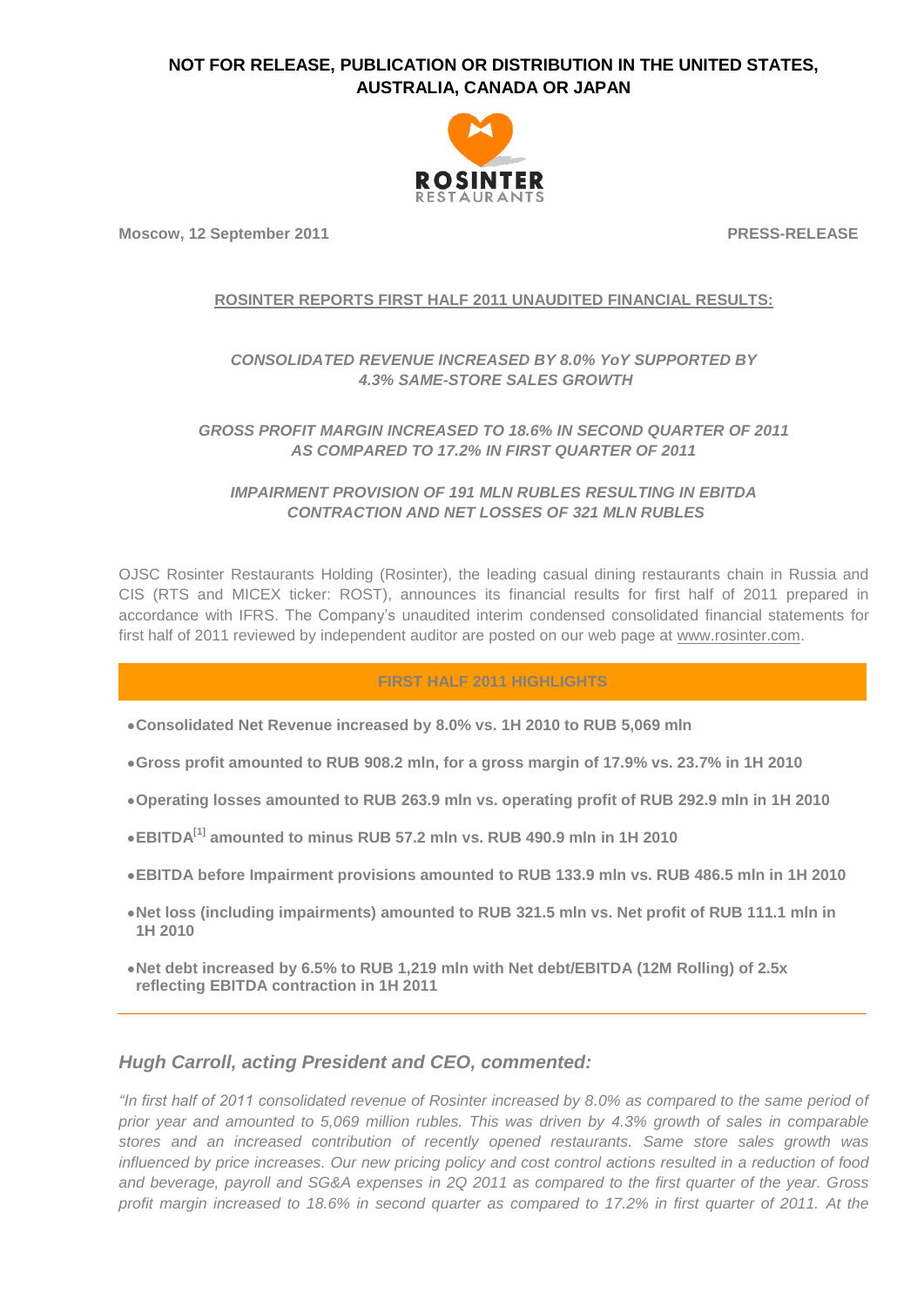*same time a number of restaurants were still performing below expectations and in accordance with IFRS regulations we accrued one-off provision for impairment of their assets in the amount of 191 million rubles. This resulted in EBITDA contraction and net losses of 321 million rubles in first half of the year.*

*During first half of 2011 we opened 25 new restaurants, including 11 corporate and 14 franchise. Total restaurant count increased to 378 from 362 stores reflecting planned closure of 9 outlets. In 2011 we also expanded our geographical coverage to Azerbaijan and Irkutsk, and Rosinter restaurants now operate in 43 cities in 10 countries. Going forward we will continue our strategy of selecting top-quality locations for the corporate network while keeping up our pace of franchise expansion with wide geographical coverage.*

*Our efforts will focus on core brands revitalization, optimizing organizational processes and delivering high quality guest experiences. By end year we will introduce new seasonal promo menus with active advertising campaigns that would support traffic recovery and allow us to benefit on market opportunities."*

*\* \* \**

| (RUB thousand)                                                                                             | 1Q 2011                                  |                                 | 2Q 2011                                    |                                 |                                                | 1H 2011                         |                                              | 1H 2010                         |  |
|------------------------------------------------------------------------------------------------------------|------------------------------------------|---------------------------------|--------------------------------------------|---------------------------------|------------------------------------------------|---------------------------------|----------------------------------------------|---------------------------------|--|
| Net revenue<br>Incl. Revenue from restaurants<br>Incl. Revenue from franchising                            | 2 489 119<br>2 3 6 2 2 8 3<br>75 907     | 100,0%<br>94,9%<br>3.0%         | 2580376<br>2 466 180<br>82 959             | 100,0%<br>95.6%<br>3,2%         | 5 069 495<br>4 828 463<br>158 866              | 100,0%<br>95,2%<br>3.1%         | 4 691 904<br>4 4 3 4 4 2 5<br>127 255        | 100,0%<br>94,5%<br>2,7%         |  |
| <b>Cost of Sales</b><br>Incl. Food and beverages<br>Incl. Payroll and related taxes<br>Incl. Materials     | 2 060 866<br>605 974<br>622769<br>66 017 | 82,8%<br>24,3%<br>25,0%<br>2.7% | 2 100 468<br>611 247<br>603 062<br>105 775 | 81,4%<br>23,7%<br>23,4%<br>4.1% | 4 161 334<br>1 217 221<br>1 225 831<br>171 792 | 82,1%<br>24.0%<br>24,2%<br>3.4% | 3 580 772<br>1 076 482<br>986 848<br>101 027 | 76,3%<br>22,9%<br>21,0%<br>2,2% |  |
| <b>Gross profit</b>                                                                                        | 428 253                                  | 17,2%                           | 479 908                                    | 18,6%                           | 908 161                                        | 17,9%                           | 1 111 132                                    | 23,7%                           |  |
| SG&A expenses                                                                                              | 410 178                                  | 16,5%                           | 399 747                                    | 15,5%                           | 809 925                                        | 16,0%                           | 740 093                                      | 15,8%                           |  |
| Start-up expenses for new restaurants                                                                      | 37 976                                   | 1.5%                            | 19 0 58                                    | 0.7%                            | 57 034                                         | 1.1%                            | 24 6 28                                      | 0.5%                            |  |
| Other operating income                                                                                     | (11760)                                  | $-0.5%$                         | (5266)                                     | $-0.2%$                         | (17026)                                        | $-0.3%$                         | (20498)                                      | $-0,4%$                         |  |
| Other operating expenses                                                                                   | 49 0 95                                  | 2.0%                            | 82 042                                     | 3,2%                            | 131 137                                        | 2.6%                            | 78 355                                       | 1,7%                            |  |
| Losses/(Gains) from impairment                                                                             | 38 119                                   | 1.5%                            | 152 963                                    | 5.9%                            | 191 082                                        | 3.8%                            | (4363)                                       | $-0.1%$                         |  |
| <b>Operating (loss)/profit</b>                                                                             | (95355)                                  | $-3,8%$                         | (168636)                                   | $-6,5%$                         | (263991)                                       | $-5,2%$                         | 292 917                                      | 6,2%                            |  |
| Financial expenses, net<br>Foreign exchange losses, net<br>Share of (gains)/losses of JV and<br>associates | 28 517<br>29 748<br>(213)                | 1.1%<br>1.2%<br>0.0%            | 41 576<br>6 0 4 4<br>(285)                 | 1.6%<br>0,2%<br>0.0%            | 70 093<br>35 792<br>(498)                      | 1,4%<br>0.7%<br>0.0%            | 105 472<br>9 2 9 6<br>21 275                 | 2,2%<br>0.2%<br>0.5%            |  |
| (Loss)/Profit before tax                                                                                   | (153 407)                                | $-6,2%$                         | (215971)                                   | $-8,4%$                         | (369 378)                                      | $-7,3%$                         | 156 874                                      | 3.3%                            |  |
| Income tax (benefit)/expense                                                                               | (6959)                                   | $-0,3%$                         | (40909)                                    | $-1.6%$                         | (47868)                                        | $-0,9%$                         | 45 749                                       | 1.0%                            |  |
| Net (loss)/profit                                                                                          | (146448)                                 | $-5,9%$                         | (175062)                                   | $-6,8%$                         | (321 510)                                      | $-6,3%$                         | 111 125                                      | 2,4%                            |  |
| Operating (loss)/profit<br>Depreciation and amortization<br><b>EBITDA[1]</b>                               | (95355)<br>102 554<br>7 1 9 9            | $-3.8%$<br>4.1%<br>0.3%         | (168636)<br>104 259<br>(64377)             | $-6.5%$<br>4.0%<br>$-2,5%$      | (263991)<br>206 813<br>(57178)                 | $-5.2%$<br>4.1%<br>$-1.1%$      | 292 917<br>197 934<br>490 851                | 6,2%<br>4,2%<br>10,5%           |  |
| Losses/(Gains) from impairment                                                                             | 38 119                                   | 1,5%                            | 152 963                                    | 5,9%                            | 191 082                                        | 3,8%                            | (4363)                                       | $-0.1%$                         |  |
| <b>EBITDA before Impairment</b>                                                                            | 45 318                                   | 1,8%                            | 88 586                                     | 3,4%                            | 133 904                                        | 2,6%                            | 486 488                                      | 10,4%                           |  |

*Income Statement Summary*

In 1H 2011 consolidated revenue of the Company increased by 8.0% as compared to the same period of prior year which was contributed by growth of corporate sales by 8.9% and increase of revenue from franchising. Same-store sales growth in 1H 2011 amounted to 4.3% driven by 2.9% average check increase and 1.3% like-for-like traffic recovery. Growth of sales of franchise outlets and expansion of franchise network, which grew to 122 outlets in 1H 2011 from 100 restaurants in 1H 2010, resulted in increase of revenue from franchising by 24.8% to RUB 158.9 mln.

Gross profit margin decreased to 17.9% in 1H 2011 as compared to 23.7% in 1H 2010 resulting from increase of food and beverage, payroll expenses and materials cost. Food and beverage cost margin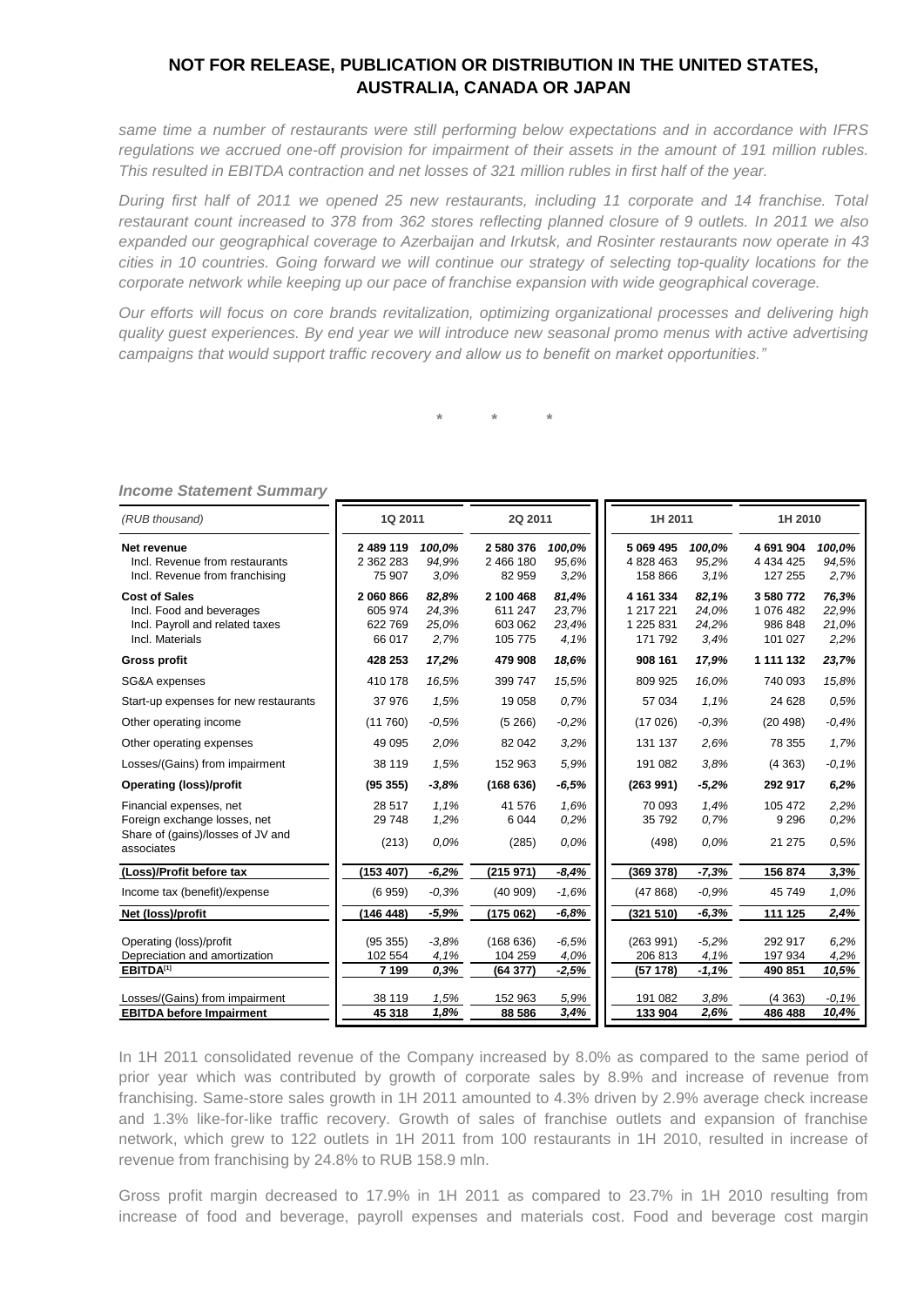increased to 24.0% in 1H 2011 from 22.9% in 1H 2010 which was driven by the Company's deliberate strategy on pricing changes targeted at a step-by-step passing of the purchases inflation on to the consumers. Payroll and related taxes increased to 24.2% as percentage of revenue due to restaurant staff wages realignment and increase of the social tax rates. At the same time operating performance improved in 2Q 2011 and gross profit margin for the period equaled 18.6% as compared to 17.2% in 1Q 2011. This quarterly margin improvement was driven by relative reduction of core cost items, including food and beverage cost and payroll expenses as percentage of sales.

Selling, general and administrative expenses increased as percentage of revenue to 16.0% in 1H 2011 as compared to 15.8% in the same period of 2010 mainly due to increased marketing spending. In 2Q 2011 SG&A expenses reduced to 15.5% as percentage of sales from 16.5% in 1Q 2011. This was contributed by reduction of payroll and related taxes expenses by 1.8% of sales resulting from the effect of revenue growth and step-down rates of social taxes.

Start-up expenses for new restaurants increased to RUB 57.0 mln in 1H 2011 as compared to RUB 24.6 mln in 1H 2010 which was due to greater number and different time-schedule of new corporate openings. Other operating expenses increased to RUB 131.1 mln in 1H 2011 resulting from higher losses on disposal of noncurrent assets as compared to same period of 2010. In 1H 2011 a number of restaurants were still performing below expectations and in accordance with IFRS regulations the Company accrued provision for impairment of their assets in the amount of 191 million rubles. Relative decrease of gross profit, increased start-up expenses and additional impairment provision resulted in operating losses of RUB 263.9 mln.

Net financial expenses decreased by 33.5% as a result of reduction of Company's debt and lower interest rates. Income tax gains in 1H 2011 amounted to RUB 47.9 mln and Net loss for the period amounted to RUB 321.5 mln. Decline in operating profit margin resulted in EBITDA decrease to minus RUB 57.2 mln in 1H 2011. EBITDA before impairment provision amounted RUB 133.9 mln in 1H 2011, while the margin increased to 3.4% in 2Q 2011 as compared to 1.8% in first quarter of the year.

| (RUB thousand)                                                     | 1H 2011   | 1H 2010   | % change<br>$Y$ -o- $Y$ |
|--------------------------------------------------------------------|-----------|-----------|-------------------------|
| Net cash flow from/(used in) operating activities                  | 340 781   | (27 275)  | n/a                     |
| Incl. Cash flow before changes in operating assets and liabilities | 158 009   | 305 645   | $-48.3%$                |
| Incl. Change in operating assets and liabilities                   | 182772    | (332920)  | n/a                     |
| Net cash flow used in investing activities                         | (304 818) | (136 975) | 122,5%                  |
| Net cash flow (used in)/from financing activities                  | (53588)   | 264 430   | n/a                     |
| Effect of exchange rate changes on cash & cash equivalents         | (12 091)  | (1648)    | 6x                      |
| Net (decrease)/increase in cash & cash equivalents                 | (29 716)  | 98 532    | n/a                     |
| Cash & cash equivalents at beginning of the period                 | 216 510   | 113 243   | 91.2%                   |
| Cash & cash equivalents at end of the period                       | 186 794   | 211 775   | $-11.8%$                |

### *Cash Flow Performance*

Net cash from operating activities increased to RUB 340.8 mln in 1H 2011 as compared to RUB 27.3 mln of net cash used in operating activities in 1H 2010. This dynamic was contributed by lower cash from operating activities before changes in operating assets in 1H 2011 offset by positive cash flow effect of changes in the working capital. During 1H 2010 the Company financed partial rebalancing of its working capital by reducing accounts payable to suppliers.

Net cash used in investing activities amounted to RUB 304.8 mln as compared to RUB 136.9 mln in 1H 2010. In 1H 2011 the Company opened 11 new corporate outlets as compared to 8 outlets opened in 1H 2010 and increased investments in restaurant openings.

Net cash used in financing activities amounted to RUB 53.6 mln. During 1H 2011 net cash and cash equivalents decreased from RUB 216.5 mln to RUB 186.8 mln.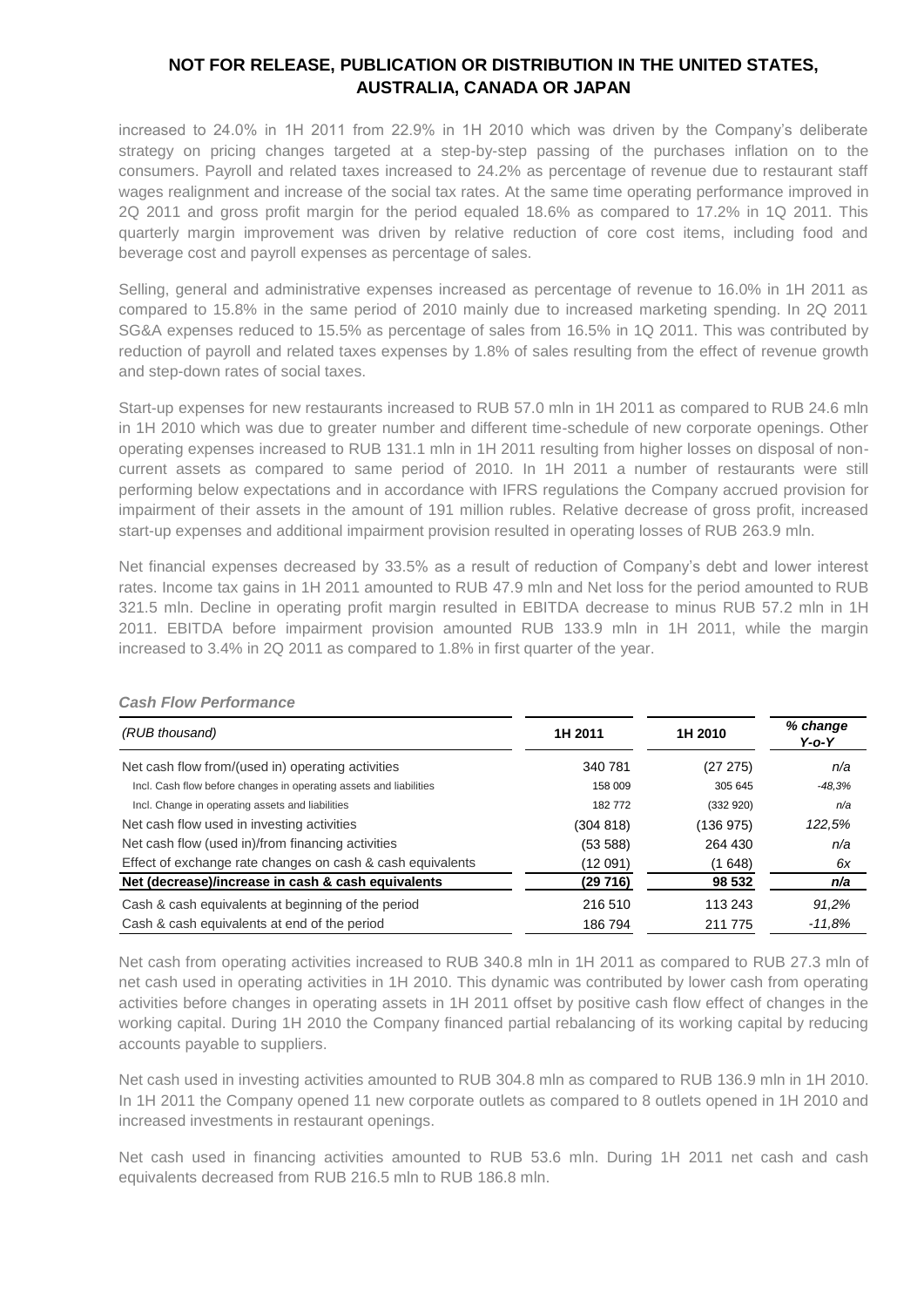*Debt and Liquidity*

| (RUB thousand)          | 30 June 2011 |         | 31 December 2010 |        | % change |
|-------------------------|--------------|---------|------------------|--------|----------|
| <b>Total Gross debt</b> | 1 405 747    | 100,0%  | 1 361 495        | 100.0% | 3,3%     |
| Short-term debt         | ٠            | $0.0\%$ | 275 786          | 20.3%  |          |
| Long-term debt          | 1 405 747    | 100.0%  | 1 085 709        | 79,7%  |          |
| Net debt                | 1 218 953    |         | 1 144 985        |        | 6,5%     |
| Net debt/EBITDA         | 2.5 x        |         | 1,1 $x$          |        |          |

Total gross debt increased by 3.3% in 1H 2011, while Net debt increased by 6.5% by June 30, 2011 as compared to December 31, 2010. Maturity profile of the debt portfolio further improved with the long-term component increasing to 100.0% from 79.7% at the beginning of the year. Net debt/EBITDA (12M Rolling) ratio increased to 2.5x as of June 30, 2011 from 1.1x as of December 31, 2010 influenced mainly by the recent EBITDA contraction.

*[1] EBITDA is calculated by adding back depreciation and amortization to profit from operating activities after impairment. EBITDA measures are not measurements of our operating performance under IFRS and should not be considered as an alternative to net profit, operating profit or any other performance measures derived in accordance with IFRS or as an alternative to cash flow from operating activities or as a measure of our liquidity. Our approach to calculating EBITDA may differ from the approach of other companies.*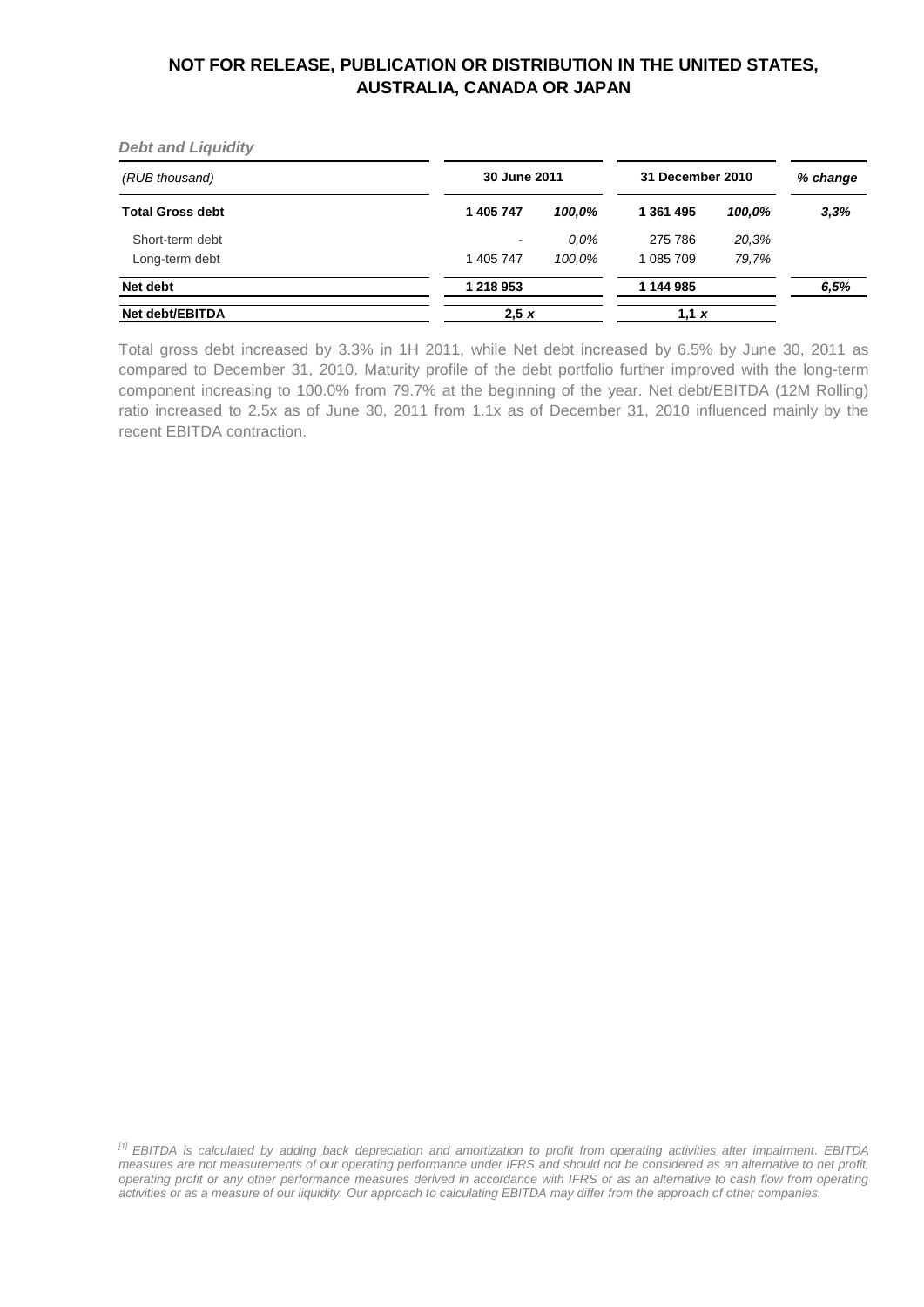Some information in this review may contain "forward-looking statements" which include all statements other than statements of historical fact. Such forward-looking statements can often be identified by words such as "plans", "believes", "anticipates", "expects", "intends", "estimates", "will", "may", "continue", "should" and similar expressions. Such forward-looking statements involve known and unknown risks, uncertainties and other important factors beyond the Company's and/or its Management control that could cause the actual results, performance or achievements of the Company to be materially different from future results, performance or achievements expressed or implied by such forward-looking statements. Such forwardlooking statements are based on numerous assumptions regarding the Company's present and future business strategies and the environment in which the Company will operate in the future. By their nature, forward-looking statements involve risks and uncertainties because they relate to events and depend on circumstances that may or may not occur in the future. These forward-looking statements speak only as at the date as of which they are made, and the Company and/or its Management does not intend and has no duty or obligation to supplement, amend, update or revise any of the forward-looking statements contained herein to reflect any change in the Company's and/or its Management expectations with regard thereto or any change in events, conditions or circumstances on which any such statements are based. The information and opinions contained in this review are provided as at the date of this review and are subject to change by the Company's own discretion without notice of any kind and form.

\* \* \*

### **Investors and analysts enquiries**:

### **Press enquiries**:

**Ilya Nemirovskiy** Head of Investor Relations

E-mail: [ir@rosinter.ru](mailto:ir@rosinter.ru) Tel.: + 7 495 788 44 88 ext. 2108

**Valeria Silina** Vice-president for corporate communications

> **Valery Lee** Press-secretary

E-mail: [pr@rosinter.ru](mailto:pr@rosinter.ru) Tel.: +7 495 788 44 88 ext. 2676

#### **Note to Editors:**

**As at 31 July 2011 OJSC Rosinter Restaurants Holding** is the leading casual dining restaurant company in Russia and CIS, which operates 373 outlets, including 122 franchised restaurants in 43 cities in Russia, CIS and Central Europe, including Baltic countries. The Company offers Italian, Japanese, American and Russian cuisine under its proprietary brands IL Patio, Planet Sushi and 1-2-3 Cafe and its licensed brands T.G.I. Friday's and Sibirskaya Corona. Also through a Joint Venture with Whitbread Plc the company is currently developing the Costa Coffee chain in Russia. Rosinter Restaurants Holding is listed on RTS [\(www.rts.ru\)](http://www.rts.ru/) and MICEX [\(www.micex.ru\)](http://www.micex.ru/) under the stock tickers ROST.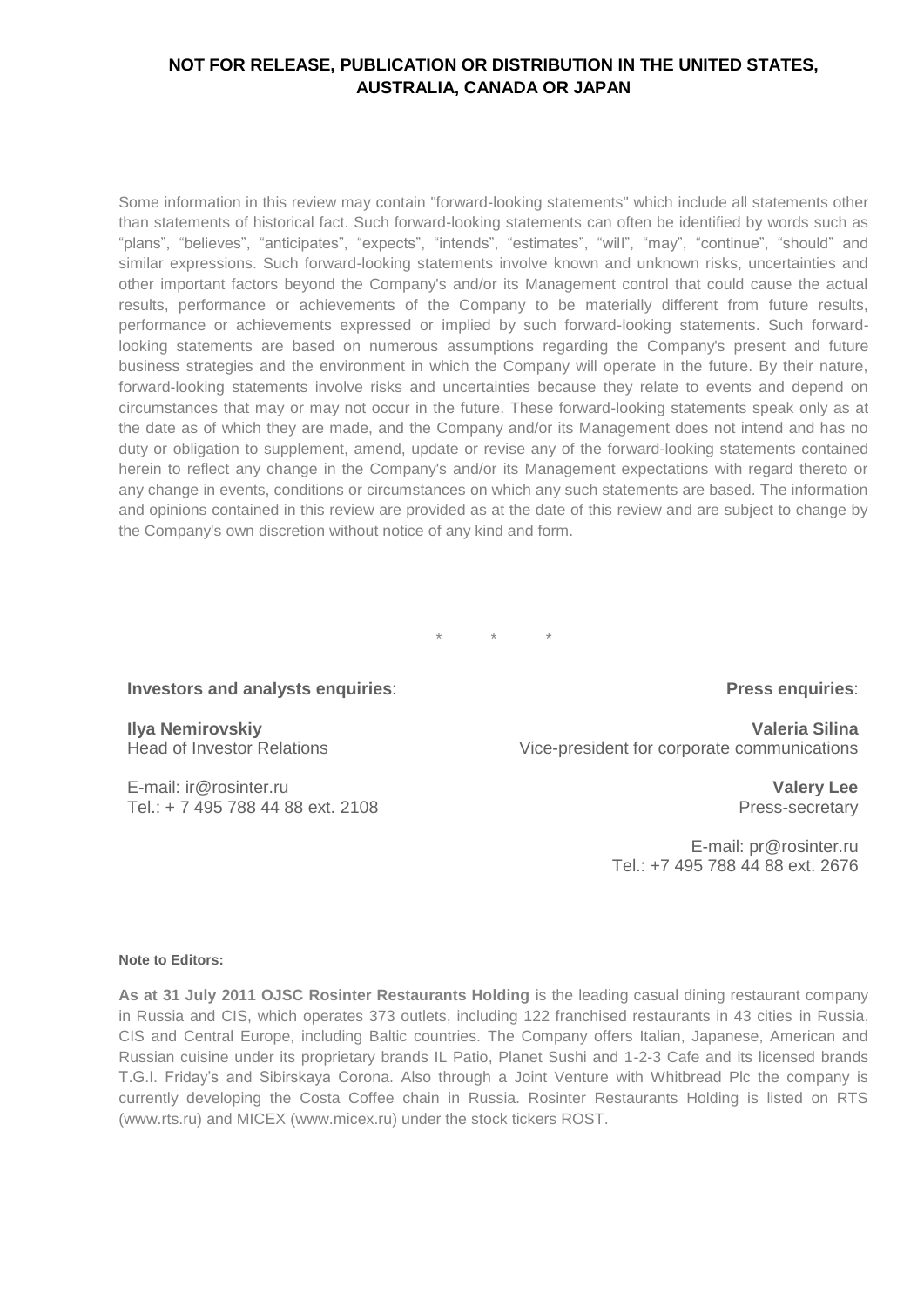### **APPENDIX OJSC ROSINTER RESTAURANTS HOLDING INTERIM CONDENSED CONSOLIDATED INCOME STATEMENT**

(All amounts are in thousands of Russian Roubles, except for earnings per share)

|                                                           | For the six months ended June 30, |                  |  |
|-----------------------------------------------------------|-----------------------------------|------------------|--|
|                                                           | 2011                              | 2010, as revised |  |
|                                                           | <b>Unaudited</b>                  |                  |  |
| <b>Revenue</b>                                            | 5,069,495                         | 4,691,904        |  |
| Cost of sales                                             | (4,161,334)                       | (3,580,772)      |  |
| <b>Gross profit</b>                                       | 908,161                           | 1,111,132        |  |
| Selling, general and administrative expenses              | (809, 925)                        | (740,093)        |  |
| Start-up expenses for new restaurants                     | (57,034)                          | (24, 628)        |  |
| Other gains                                               | 17,026                            | 20,498           |  |
| Other losses                                              | (131, 137)                        | (78, 355)        |  |
| (Loss)/profit from operating activities before impairment | (72,909)                          | 288,554          |  |
| (Loss)/gain from impairment of operating assets           | (191,082)                         | 4,363            |  |
| (Loss)/profit from operating activities after impairment  | (263,991)                         | 292,917          |  |
| Financial income                                          | 10,215                            | 17,948           |  |
| Financial expense                                         | (80, 308)                         | (123, 420)       |  |
| Foreign exchange losses, net                              | (35,792)                          | (9,296)          |  |
| Share of profits/(losses) of joint venture and associates | 498                               | (21,275)         |  |
| (Loss)/profit before income tax                           | (369, 378)                        | 156,874          |  |
| Income tax benefit/(expense)                              | 47,868                            | (45, 749)        |  |
| Net (loss)/profit for the period                          | (321,510)                         | 111,125          |  |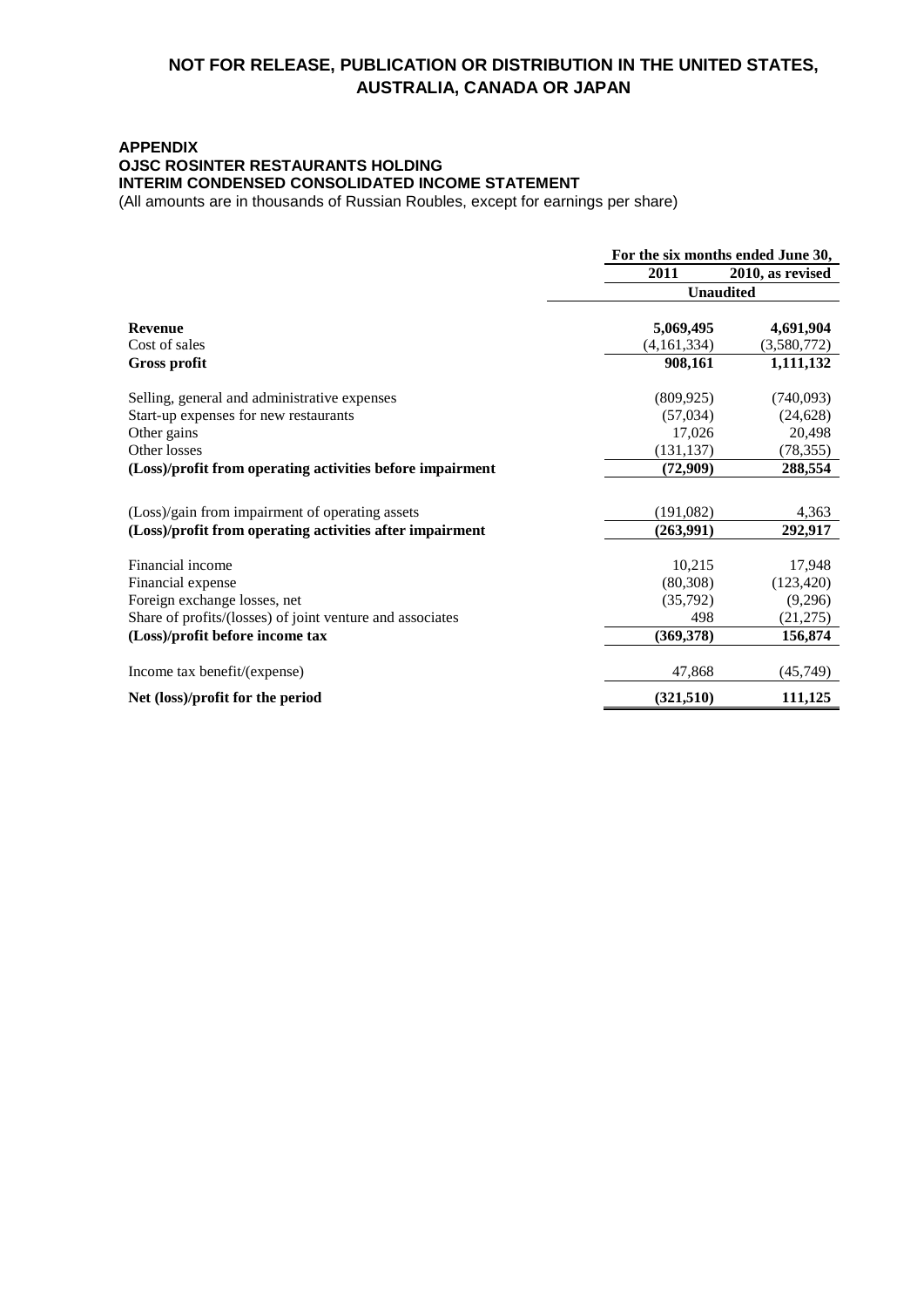### **APPENDIX**

## **OJSC ROSINTER RESTAURANTS HOLDING**

**INTERIM CONDENSED CONSOLIDATED STATEMENT OF FINANCIAL POSITION**

(All amounts are in thousands of Russian Roubles)

|                                                            | June 30, 2011,<br>unaudited | December 31,<br>2010, audited |
|------------------------------------------------------------|-----------------------------|-------------------------------|
| <b>ASSETS</b>                                              |                             |                               |
| <b>Non-current assets</b>                                  |                             |                               |
| Property and equipment                                     | 2,138,905                   | 2,335,502                     |
| Intangible assets                                          | 201,088                     | 238,225                       |
| Goodwill                                                   | 176,447                     | 176,153                       |
| Investments in joint ventures and associates               | 4,559                       | 6,545                         |
| Long-term loans due from related parties                   | 73,149                      | 141,110                       |
| Long-term receivables due from related parties             | 4,343                       |                               |
| Deferred income tax asset                                  | 161,106                     | 97,904                        |
| Other non-current assets                                   | 142,637                     | 174,203                       |
|                                                            | 2,902,234                   | 3,169,642                     |
| <b>Current assets</b>                                      |                             |                               |
| Inventories                                                | 126,844                     | 210,752                       |
| VAT and other taxes recoverable                            | 111,122                     | 119,568                       |
| Income tax recoverable                                     | 37,952                      | 35,561                        |
| Trade and other receivables                                | 159,023<br>192,012          | 142,136<br>215,437            |
| Advances paid<br>Receivables from related parties          | 55,350                      | 109,139                       |
| Short-term loans                                           | 12,061                      | 13,396                        |
| Short-term loans due from related parties                  | 82,568                      | 12,576                        |
| Cash and cash equivalents                                  | 186,794                     | 216,510                       |
|                                                            | 963,726                     | 1,075,075                     |
| <b>TOTAL ASSETS</b>                                        | 3,865,960                   | 4,244,717                     |
| <b>EQUITY AND LIABILITIES</b>                              |                             |                               |
| <b>Equity</b>                                              |                             |                               |
| Equity attributable to equity holders of the parent entity |                             |                               |
| Share capital                                              | 2,767,015                   | 2,767,015                     |
| Additional paid-in capital                                 | 2,204,816                   | 2,204,816                     |
| Treasury shares                                            | (416,732)                   | (355,003)                     |
| Other capital reserves                                     | 15,370                      | 18,402                        |
| <b>Accumulated losses</b>                                  | (3,662,774)                 | (3,299,433)                   |
| <b>Translation difference</b>                              | (64, 458)                   | (52, 439)                     |
|                                                            | 843,237                     | 1,283,358                     |
| Non-controlling interests                                  | 20,511                      | 24,419                        |
|                                                            | 863,748                     | 1,307,777                     |
| <b>Non-current liabilities</b>                             |                             |                               |
| Long-term debt                                             | 1,405,747                   | 1,085,709                     |
| Long-term liabilities to partners                          | 51,767                      | 67,341                        |
| Finance lease liabilities                                  | 1,285                       | 1,756                         |
| Deferred income                                            | 12,606                      | 27,437                        |
| Deferred income tax liabilities                            | 83,863<br>1,555,268         | 101,419<br>1,283,662          |
| <b>Current liabilities</b>                                 |                             |                               |
| Trade and other payables                                   | 1,206,341                   | 1,158,131                     |
| Payables to related parties                                | 33,010                      | 21,752                        |
| Short-term debt                                            |                             | 275,786                       |
| Short-term debt due to related parties                     |                             | 7,253                         |
| Short-term liabilities to partners                         | 45,816                      | 53,075                        |
| Current portion of finance lease liabilities               | 882                         | 1,148                         |
| Deferred income                                            | 57,051                      | 47,381                        |
| Income tax payable                                         | 103,844                     | 88,752                        |
|                                                            | 1,446,944                   | 1,653,278                     |
| <b>TOTAL EQUITY AND LIABILITIES</b>                        | 3,865,960                   | 4,244,717                     |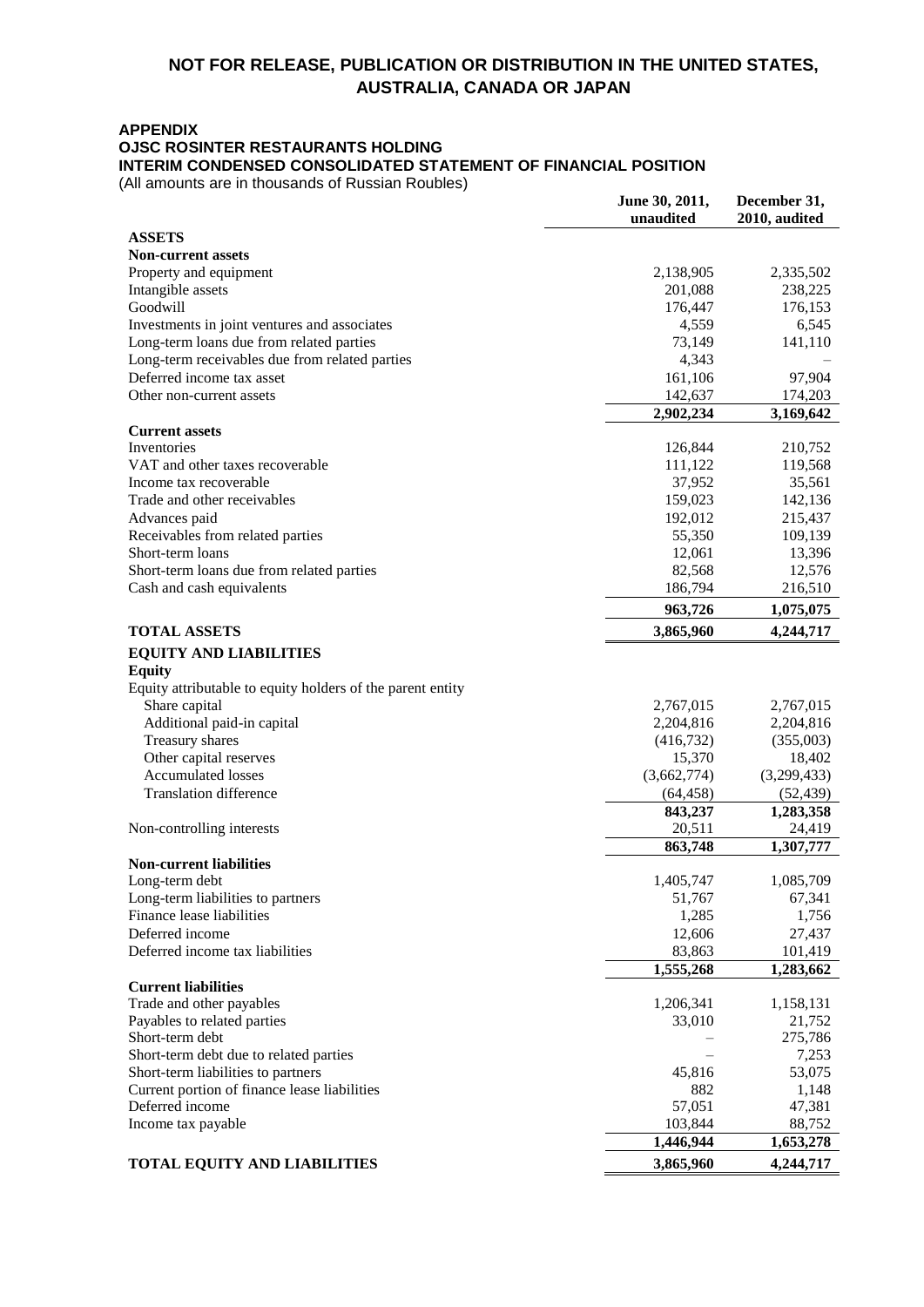### **APPENDIX**

### **OJSC ROSINTER RESTAURANTS HOLDING**

**INTERIM CONDENSED CONSOLIDATED CASH FLOW STATEMENT**

(All amounts are in thousands of Russian Roubles)

|                                                                                                    | For the six months ended June 30, |                  |
|----------------------------------------------------------------------------------------------------|-----------------------------------|------------------|
|                                                                                                    | 2011                              | 2010, as revised |
|                                                                                                    | <b>Unaudited</b>                  |                  |
| <b>Operating activities</b>                                                                        |                                   |                  |
| (Loss)/profit before tax                                                                           | (369, 378)                        | 156,874          |
| Adjustments to reconcile profit/(loss) before tax to net cash provided<br>by operating activities: |                                   |                  |
| Depreciation and amortisation                                                                      | 206,813                           | 197,934          |
| Foreign exchange losses, net                                                                       | 35,792                            | 9,296            |
| Financial income                                                                                   | (10,215)                          | (17,948)         |
| Financial expense                                                                                  | 80,308                            | 123,420          |
| Allowance for impairment of advances paid, taxes recoverable and                                   |                                   |                  |
| receivables                                                                                        | 7,996                             | 11,315           |
| Allowance for impairment of inventories                                                            | (1, 468)                          | (6, 437)         |
| Loss on disposal of non-current assets                                                             | 89,615                            | 30,541           |
| Impairment of assets                                                                               | 191,082                           | (4,363)          |
| Share of joint venture's and associates' results                                                   | (498)                             | 21,275           |
| Write off and impairment of loans receivable from related parties<br>Share based payment expenses  | 92<br>7,246                       | 633<br>4,960     |
|                                                                                                    | 237,385                           | 527,500          |
| Changes in operating assets and liabilities:                                                       |                                   |                  |
| Decrease in inventories                                                                            | 83,082                            | 39,275           |
| Increase in advances, taxes recoverable, receivables                                               |                                   |                  |
| and other non-current assets                                                                       | (3,483)                           | (130, 106)       |
| Decrease /(increase) in receivables from/                                                          |                                   |                  |
| payables to related parties, net                                                                   | 46,635                            | (32, 562)        |
| Increase/(decrease) in trade and other payables                                                    | 56,538                            | (209, 527)       |
| Net cash generated from operations                                                                 | 420,157                           | 194,580          |
| Interest paid                                                                                      | (61,050)                          | (137,521)        |
| Interest received                                                                                  | 4,149                             | 5,704            |
| Income tax paid                                                                                    | (22, 475)                         | (90,038)         |
| Net cash flows from/(used in) operating activities                                                 | 340,781                           | (27, 275)        |
|                                                                                                    |                                   |                  |
| <b>Investing activities</b>                                                                        |                                   |                  |
| Purchases of property and equipment                                                                | (241,293)                         | (104, 308)       |
| Loans issued to related parties                                                                    | (20,037)                          | (163, 548)       |
| Proceeds from repayment of loans issued to related parties                                         |                                   | 161,135          |
| Payments to acquire non-controlling interest in subsidiaries                                       | (45, 723)                         | (33,097)         |
| Purchase of intangible assets                                                                      | (7, 532)                          | (3,610)          |
| Proceeds from disposal of property and equipment                                                   | 10,291                            | 6,448            |
| Loans issued to third parties                                                                      | (4, 850)                          |                  |
| Proceeds from repayment of loans issued to third parties                                           | 4,326                             | 5                |
| Net cash flows used in investing activities                                                        | (304, 818)                        | (136, 975)       |